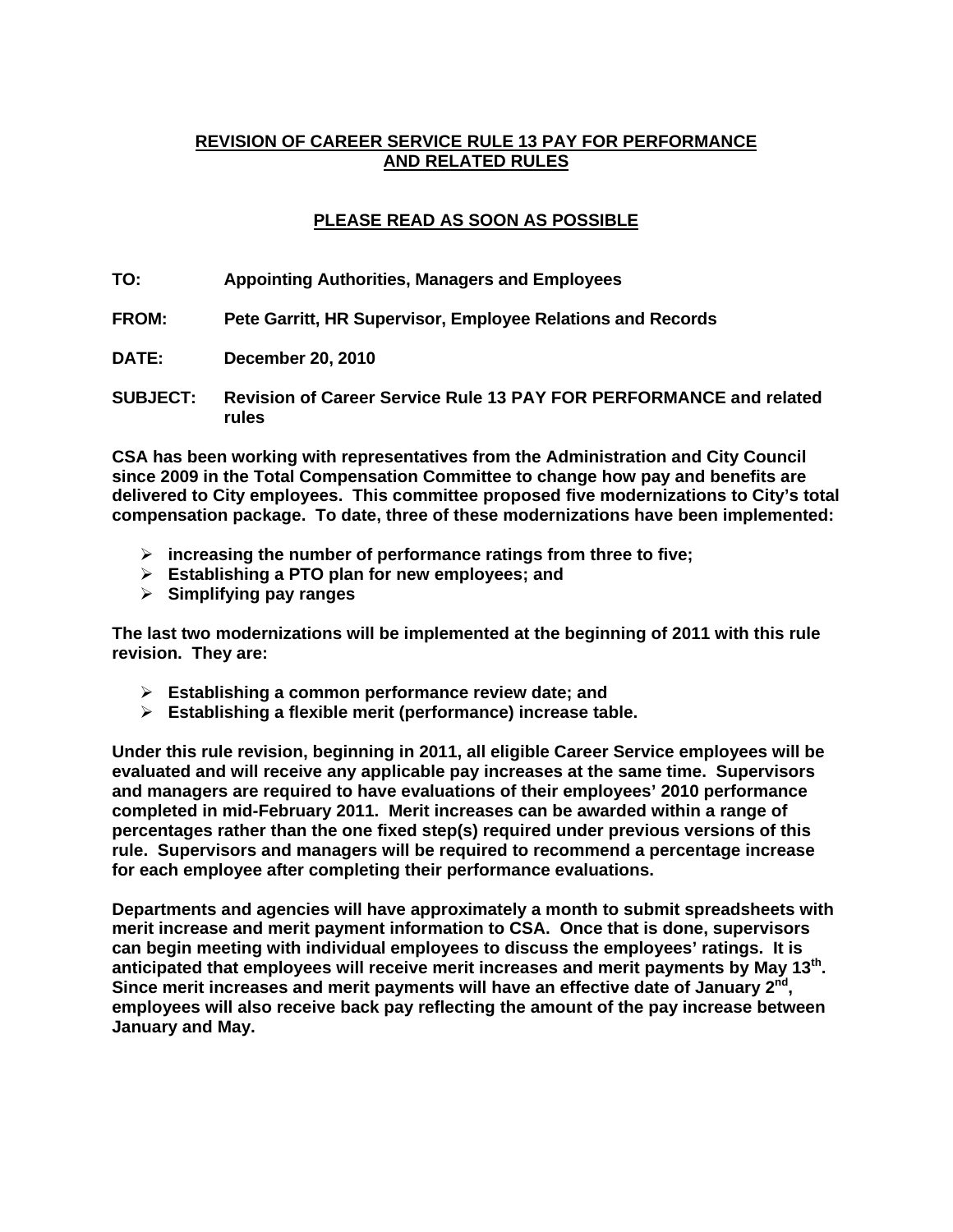**In order to implement these changes the following revisions to Career Service Rule 13 PAY FOR PERFORMANCE have been made:** 

- ¾ **Employees on leave for a calendar year or more (i.e., employees on military leave or appointees on leave from Career Service job) will have their pay adjusted each year to reflect a "Successful" rating. Employees who miss part of a year will be evaluated on their performance during the time they were working.**
- ¾ **PEPRs that were due before January 1, 2011 will not be accepted after that date if they will result in a pay increase.**
- ¾ **Addition of a new merit table with a range of percentage increases associated with each rating above "Failing."**
- ¾ **In 2011, the amount of increases for all eligible employees shall average 2.2%.**
- ¾ **Employees with "Outstanding" or "Exceeds expectations" ratings who are unable to receive their full merit increase because it would put them over the range maximum will receive a merit payment to make up for the lost merit increase up to 1%.**
- ¾ **Employees hired in the previous year will have merit increases and merit payments pro-rated based on the month hired.**
- ¾ **The effective date of merit increases and payments will be the first Sunday of the year for all Career Service employees as of December 31st of the previous year.**
- ¾ **There will no longer be forced merit increases.**
- ¾ **All eligible employees will be evaluated in the first quarter of year for their performance in the previous year.**
- ¾ **Supervisors and managers will have their merit increases reduced if they fail to comply with the timelines in the rule.**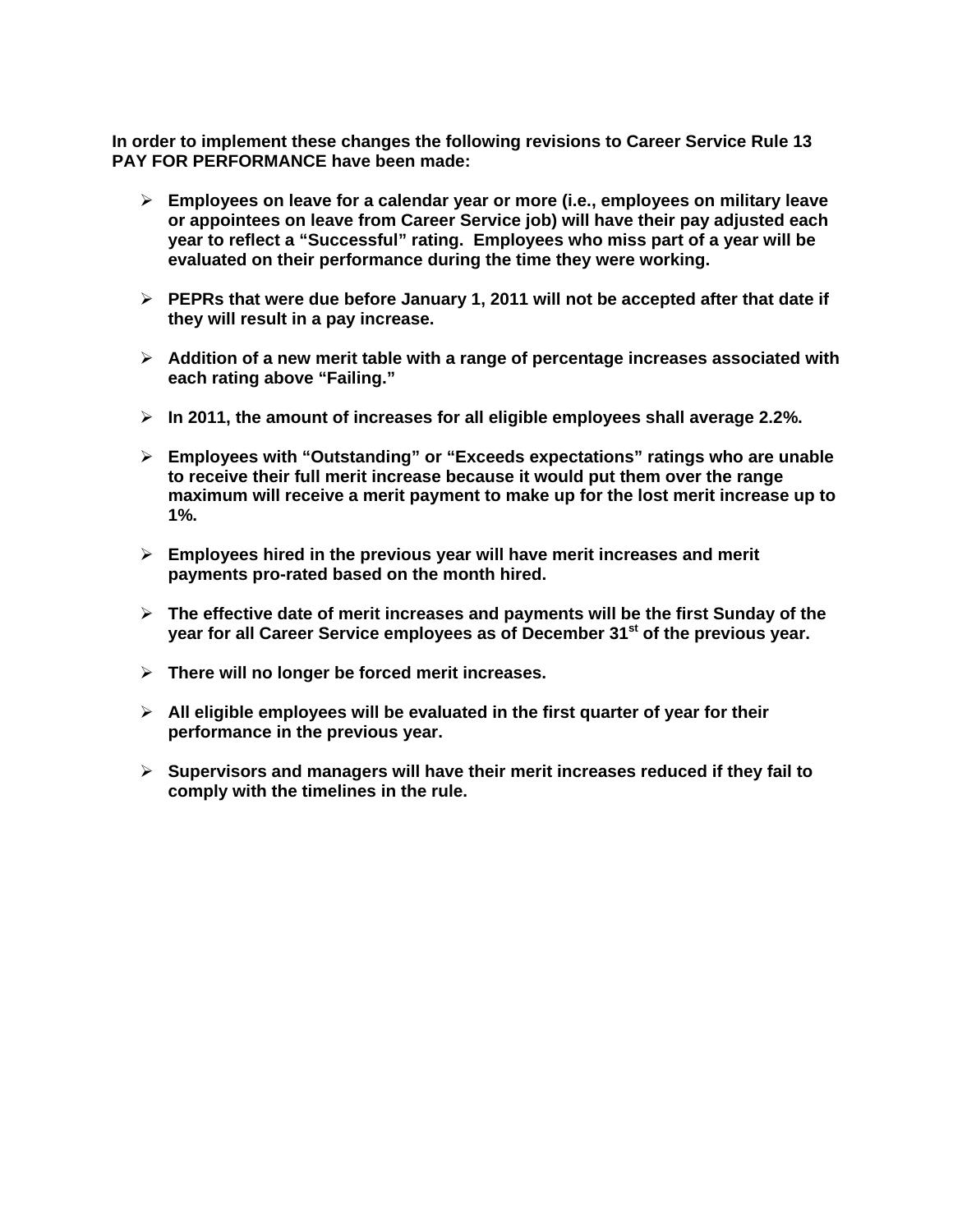# **MEMORANDUM**

# **REVISION 51 SERIES C**

**TO:** Holders of CSA Rule Books

- **FROM:** Career Service Board
- **DATE:** December 20, 2010
- **SUBJECT:** Revisions to Career Service Rules

The Career Service Board has approved the following revisions to Career Service Rule 13 **PAY FOR PERFORMANCE** and related rules.

|                                                            | <b>Page Number</b>                                                                                                     | <b>Issuance Dates</b>                                                                                                                                                        |
|------------------------------------------------------------|------------------------------------------------------------------------------------------------------------------------|------------------------------------------------------------------------------------------------------------------------------------------------------------------------------|
| Remove:<br><b>Entire Rule 13</b><br><b>Entire Rule 18</b>  | $9-6$<br>$10 - 10$<br>$10 - 21$<br>$11-3, 11-8$<br>13-1 through 13-6<br>18-1 & 18-2<br>$18-3$<br>18-4 & 18-5<br>$18-6$ | October 14, 2010<br>December 29, 2009<br>September 21, 2010<br>December 29, 2009<br>October 14, 2010<br>January 1, 2006<br>May 19, 2008<br>January 1, 2006<br>March 17, 2006 |
| <b>Replace:</b><br>Entire Rule 13<br><b>Entire Rule 18</b> | $9-6$<br>$10 - 10$<br>$10 - 21$<br>$11-3, 11-8$<br>13-1 through 13-6<br>$13.A.-1$<br>18-1 through 18-5                 | December 20, 2010                                                                                                                                                            |

# **PLEASE INSERT IN YOUR RULE BOOK AS SOON AS POSSIBLE. THANK YOU.**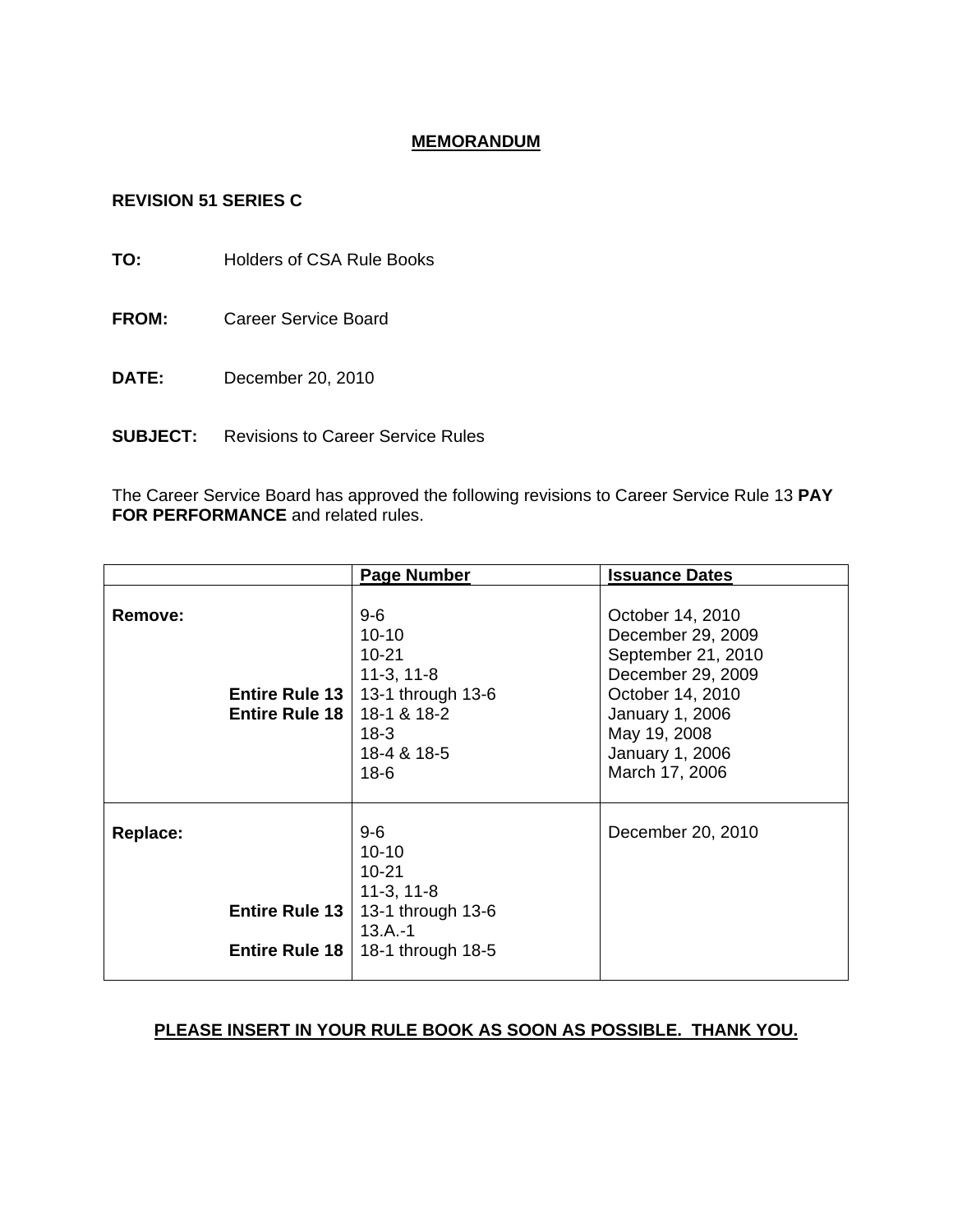# Section 9-40 Work Assignment Outside of Job Classification (Revised effective May 20, 2008; Rule Revision Memo 28C)

- A. An appointing authority may temporarily assign the duties of a vacant position in a higher level classification to an employee in a lower level classification for a period of one year in accordance with the criteria established in this rule. Assignments for periods longer than one year require the approval of the Personnel Director.
- B. 1. Employees are eligible for additional pay for such assignments when they have been assigned all of the duties and responsibilities of the vacant position in the higher level classification;
	- 2. Additional pay for work outside of an employee's job classification shall start at the beginning of the work week following the fifteenth day of the temporary assignment, and continue for the duration of the assignment.
- C. The employee shall receive additional pay equal to six and nine-tenths percent (6.9%) above his or her regular base pay, unless the employee is receiving equipment differential.
- D. 1. The employee's job classification will not change as a result of a temporary assignment of higher level job duties and responsibilities. Employees receiving additional pay for working outside of their assigned classification shall not be eligible for re-allocation to the higher level classification.
	- 2. If an employee receives a merit increase during the temporary assignment, the pay for the work assignment outside of job classification shall be re-calculated based on the employee's base pay including the merit increase. The recalculated pay shall be effective on the effective date of the merit increase. (Revised effective January 1, 2011; Rule Revision Memo 51C)
- E. Upon completion of the temporary assignment, the employee's pay shall return to the employee's base pay prior to the temporary assignment, including any merit increase awarded during the temporary assignment.
- F. Pay for work outside of an employee's job classification does not impact subsequent pay for promotion, demotion or any other personnel action.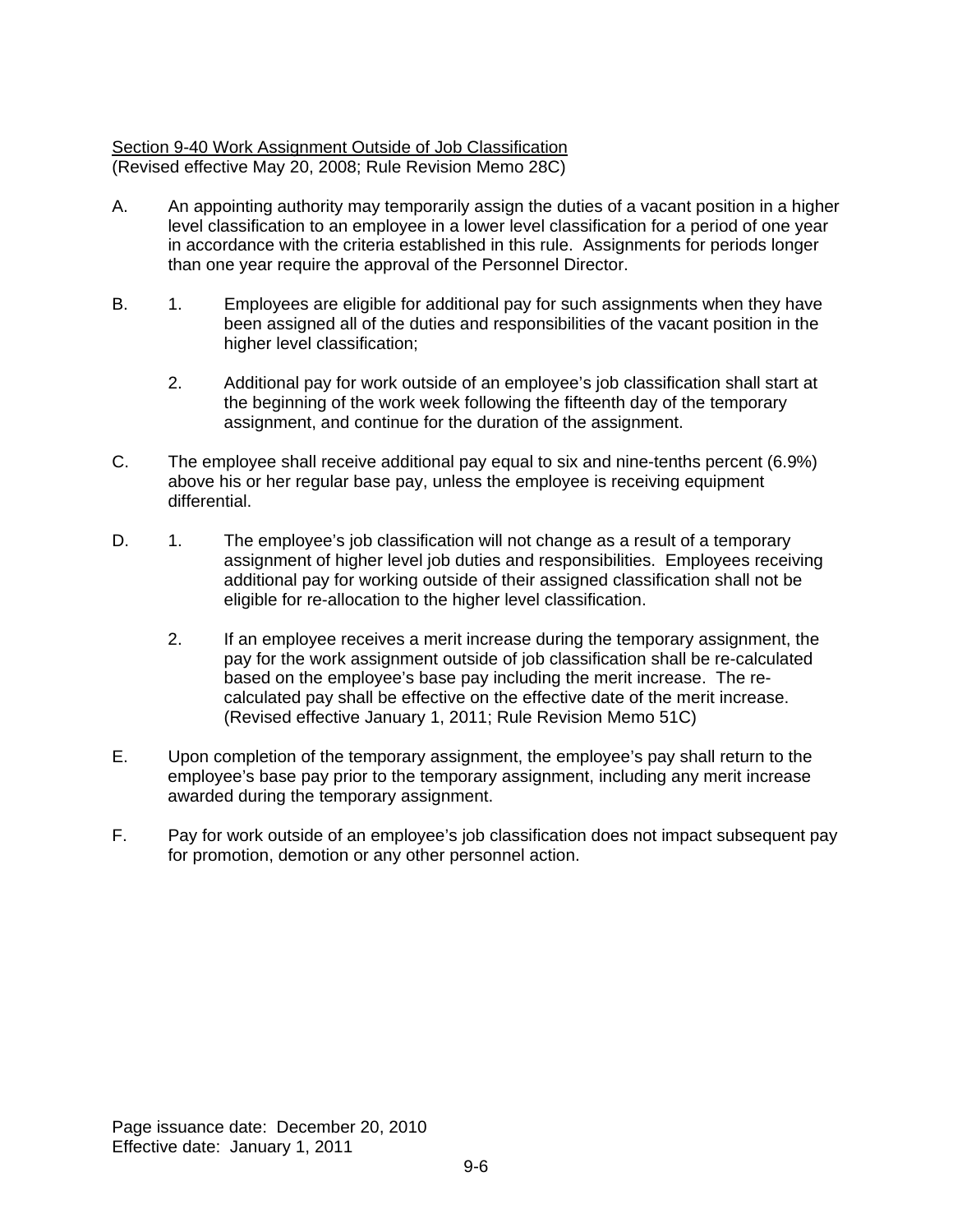# Section 10-40 Administration of Paid Time Off and Sick and Vacation Ordinances

# **SUMMARY OF THE PAID TIME OFF AND SICK AND VACATION ORDINANCES**

# **1. Effect of appointment to another City position:**

When an employee is appointed to a Career Service position from any other City department or agency which is governed by the PTO ordinance or the sick and vacation ordinance, the employee's paid leave credits shall be transferred into the new place of City employment, provided that the entrance on duty in the new position immediately follows the separation from the former position.

# **Source: D.R.M.C. §18-126 & §18-133**

# **THIS SUMMARY IS PROVIDED FOR INFORMATIONAL PURPOSES AND IS NOT CONSIDERED A PART OF THE RULES.**

### 10-41 Length of Service

In computing length of service for the purpose of determining an employee's PTO or vacation leave accrual rate, service in a position in any City department or agency other than the Classified Service of Police and Fire, the Denver Water Board, on-call positions, and contact positions, shall be counted as service, provided such service was performed continuously, immediately prior to the employee's employment or re-employment appointment to the Career Service.

#### 10-42 Effect of Appointment to Another Career Service Position

When an employee is appointed to one Career Service position from another, the employee's accumulated PTO or sick and vacation leave shall be transferred to the new position.

10-43 Using Paid Leave (Revised effective January 1, 2011; Rule Revision Memo 51C)

- A. The amount of PTO or sick and vacation leave used shall be the amount of time an employee is scheduled to work when the leave is used.
- B. PTO or sick and vacation leave shall not be used before it is posted to the employee's account.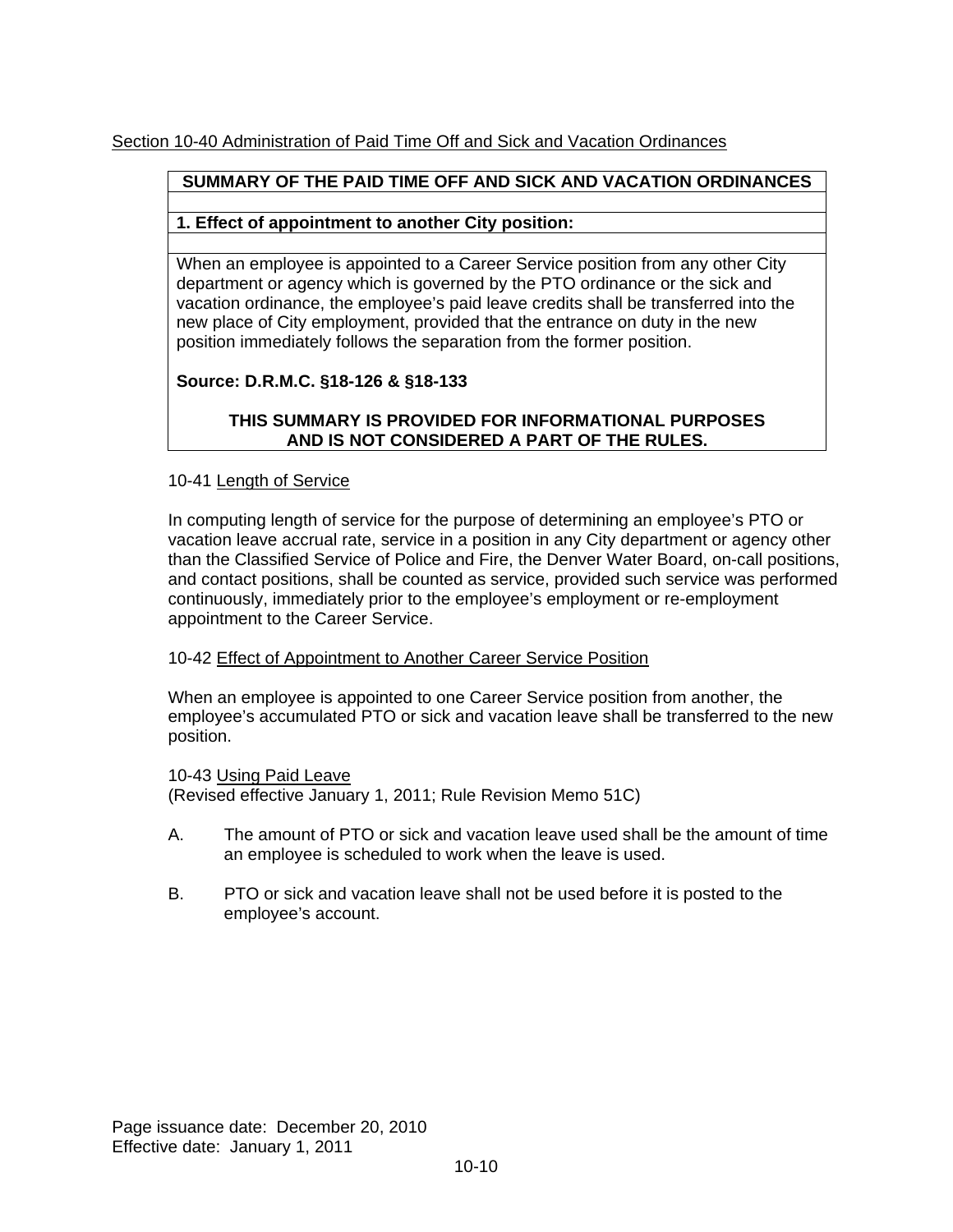### 10-67 Administrative Leave

(Revised effective January 1, 2011; Rule Revision Memo 51C)

- A. Appointing authorities shall grant paid administrative leave for the following purposes:
	- 1. To present grievances or appeals to an official of the City or to represent an employee presenting a grievance or an appeal. However, if flexibility exists as to the exact date and time, the leave shall be granted at the convenience of the appointing authority;
	- 2. To participate in the Career Service Authority alternative dispute resolution program. Administrative leave shall be granted to employees who participate in mediation either as a party or as the mediator and to an employee who attends mediator training; or
	- 3. To represent another City employee at meetings with that employee's supervisor or manager, as set forth in Rule 15 **CODE OF CONDUCT**. The representative shall be allowed to take up to a maximum of four (4) hours of administrative leave per pay period so long as the use of such leave does not adversely affect the representative's department or agency and has been approved in advance.
- B. Appointing authorities may grant paid administrative leave for the following purposes:
	- 1. To compete for positions in the Career Service, including all related interviews and examinations;
	- 2. To reward exemplary performance, such as Employee of the Quarter, Employee of the Year, or if the appointing authority wishes to recognize an employee's outstanding contribution to the agency. The appointing authority may grant, and an employee may use up to twenty (20) hours of administrative leave per calendar year for exemplary performance; or
	- 3. When the appointing authority deems there is a business necessity, for a maximum of ten (10) calendar days per calendar year. The appointing authority may request an extension of up to twenty (20) calendar days from the Personnel Director. The Personnel Director may approve the request for an extension for good cause shown.

Granting or failing to grant administrative leave under this paragraph B shall not be subject to grievance or appeal.

# 10-68 Occasional Time Off

Exempt employees may be allowed paid occasional time off to attend to personal affairs, at the discretion of the appointing authority.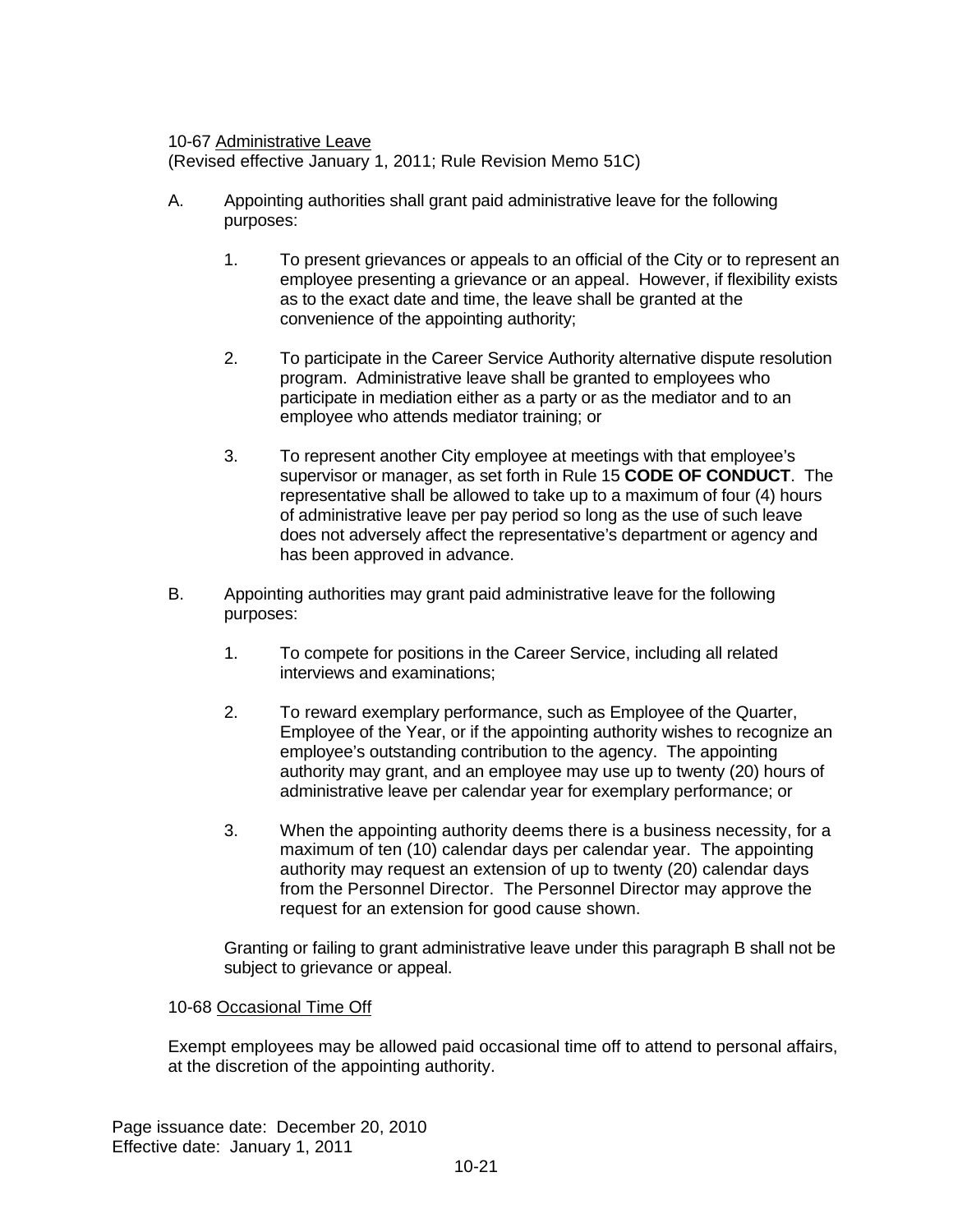# C. Effect on health & supplemental benefits:

During military leave without pay, the employer continues to subsidize an employee's group health care benefits for up to thirty (30) days. Employees absent on military leave without pay for thirty-one (31) days or longer, are eligible for health benefit coverage from the military. In addition, an employee on military leave without pay for thirty-one (31) days or longer can arrange to continue his or her individual and/or family coverage under the City's group health plan for the duration of military leave without pay. Employees opting for continuing coverage under the City's group health plan are responsible for paying 100% of the premium costs.

During military leave without pay, the employee can arrange to continue supplemental insurance coverage(s), such as dental, vision, short-term disability, and supplemental life insurance, for the duration of military leave without pay. Employees opting for continuing supplemental insurance coverage are responsible for paying 100% of the premium costs.

### D. Break in service:

Military leave without pay shall not constitute a break in service.

E. Completion of probationary period:

An employee who returns after thirty (30) days or longer from military leave without pay who held employment probationary status at the time of military leave without pay shall have attained career status upon returning to the City.

11-52 Return From Military Leave Without Pay (Revised effective January 1, 2011; Rule Revision Memo 51C)

Employees returning from military leave without pay after an absence of ninety (90) days or less shall return to their former position. Employees returning after ninety-one (91) days or longer shall return to their former position or a job of equal status and pay, subject to the following provisions: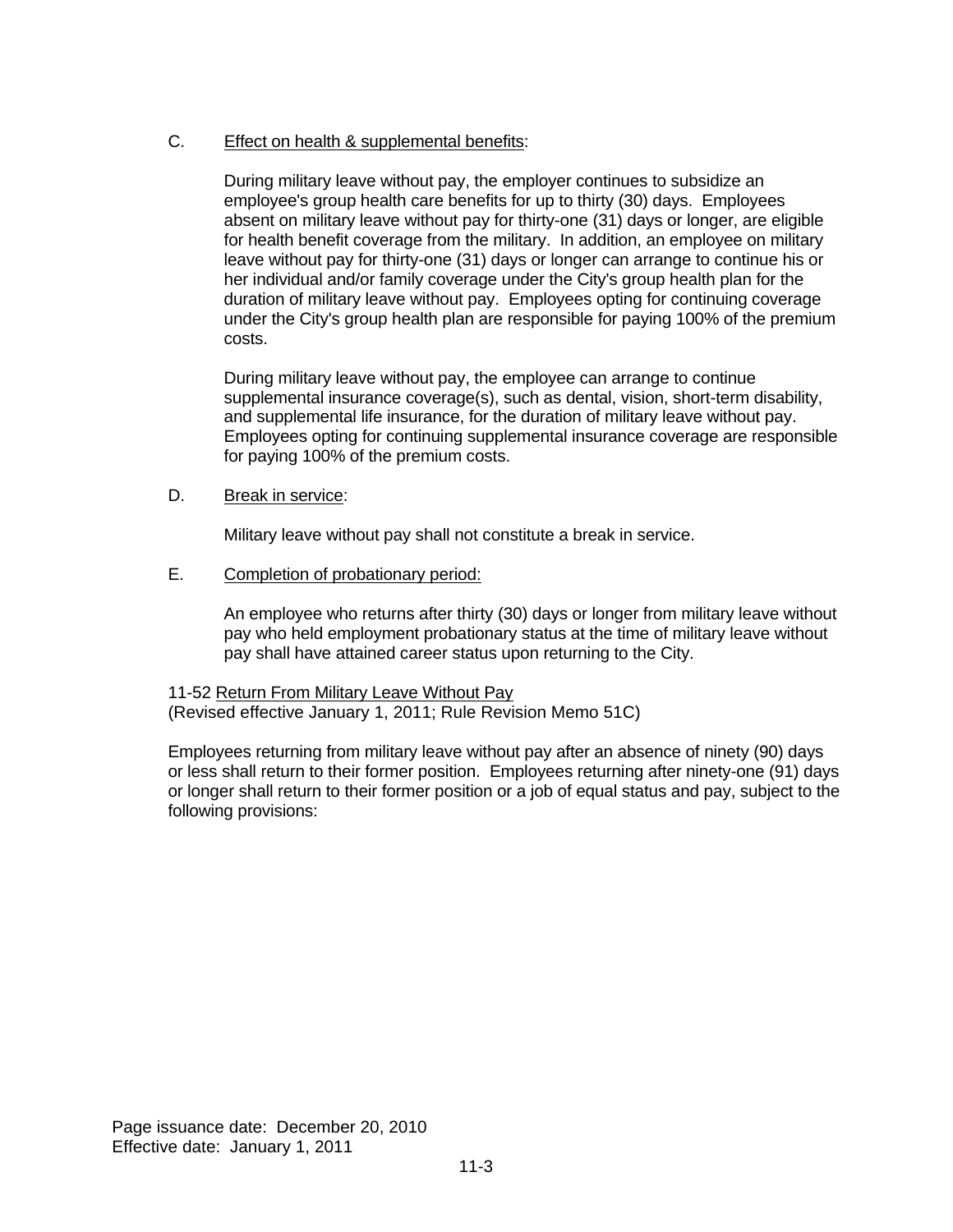- C. Furloughs of non-exempt employees need not be taken in work day or work week increments but shall be debited in no less than two (2) hour increments.
- D. The Mayor may exempt certain employees of the Career Service from a mandatory furlough in order to maintain essential City services or for other necessary business reasons.
- E. At the expiration of the furlough, the employee shall return to the position held prior to the furlough.
- F. During the period of time in which the Mayor has declared mandatory furloughs, employees, upon the agreement and prior approval of their appointing authority, may take additional voluntary furlough days, up to a maximum of forty-five (45) voluntary furlough days. Employees are not required to take voluntary furlough days.
- G. Pay increases and employees benefits: (Revised effective January 1, 2011; Rule Revision Memo 51C)

A mandatory furlough or voluntary furlough shall have no effect on the following:

- 1. City contributions to health, dental and life insurance during the furlough period;
- 2. PTO, sick and vacation leave credits accrued during the furlough period; or
- 3. Holiday eligibility.
- H. Mandatory furlough or voluntary furlough shall not constitute a break in service. Failure to report promptly back to work after the expiration of a mandatory furlough or voluntary furlough may be grounds for discipline, up to and including dismissal from employment.
- I. During the period of time in which there are mandatory furloughs, the first fortyfive (45) days of unpaid FMLA or ADA Interactive Process Leave shall be treated as voluntary furlough days.
- J. Nothing herein precludes the mayor from designating specific furlough days or otherwise determining how to implement mandatory furloughs.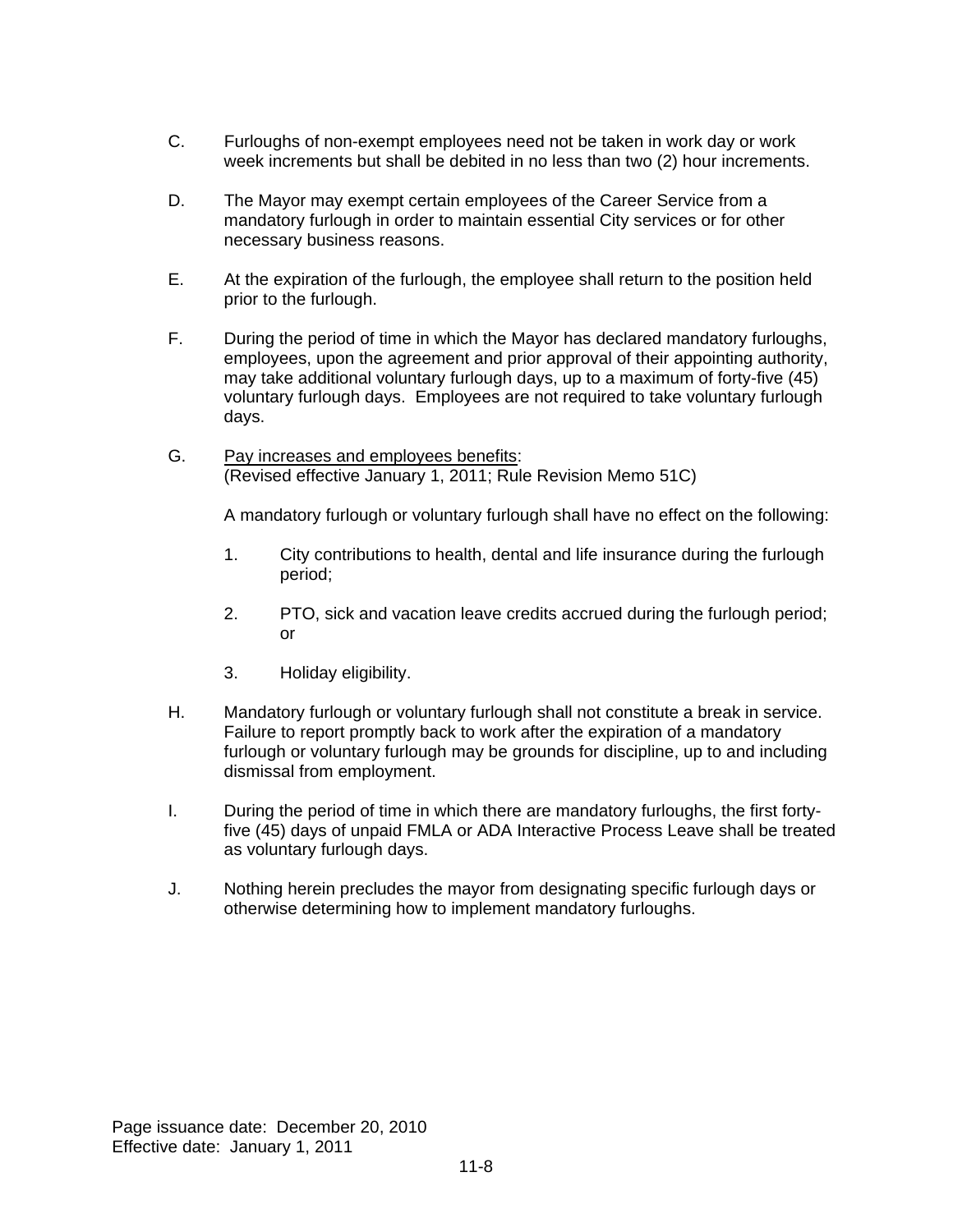#### **RULE 13 PAY FOR PERFORMANCE**

(Revised effective January 1, 2011; Rule Revision Memo 51C)

#### Purpose statement:

The purpose of this rule is to explain the Performance Enhancement Program ("PEP") and how the individual performance of eligible Career Service employees is evaluated, reported and rewarded with merit increases or merit payments.

#### Section 13-10 Definitions:

- A. Eligible Employee: All Career Service employees are eligible for merit increases or merit payments as provided in this Rule, except:
	- 1. On-call employees;
	- 2. Employees holding positions in the Training pay schedule, which only has one pay rate and cannot support merit increases; and
	- 3. Employees who hold positions in classifications contained in the Undersheriff pay schedules.
- B. Merit Increase: Periodic increase to an employee's base rate of pay determined by an employee's performance rating and location in the applicable pay range.
- C. Merit Payment: Lump sum payment of one percent (1%) of an employee's current annual base salary provided to employees at the range maximum who receive either an "Outstanding" or "Exceeds expectations" rating. A merit payment will not increase an employee's base rate of pay.
- D. Performance Improvement Plan ("PIP"): A document which may be used at any time during an employee's evaluation period to supplement the employee's PEP plan that may include, but is not limited to, levels of performance that must be achieved to obtain a successful rating, current performance deficiencies, support that may be provided by the department or agency, actions the employee must take to address the performance deficiencies, and a timeline for completion of the actions.

# Section 13-20 Performance Enhancement Program

#### 13-21 Purpose

The purposes of the PEP are to outline job expectations, establish performance outcomes and measures, encourage and support professional development, provide ongoing performance feedback, and evaluate performance in a timely manner.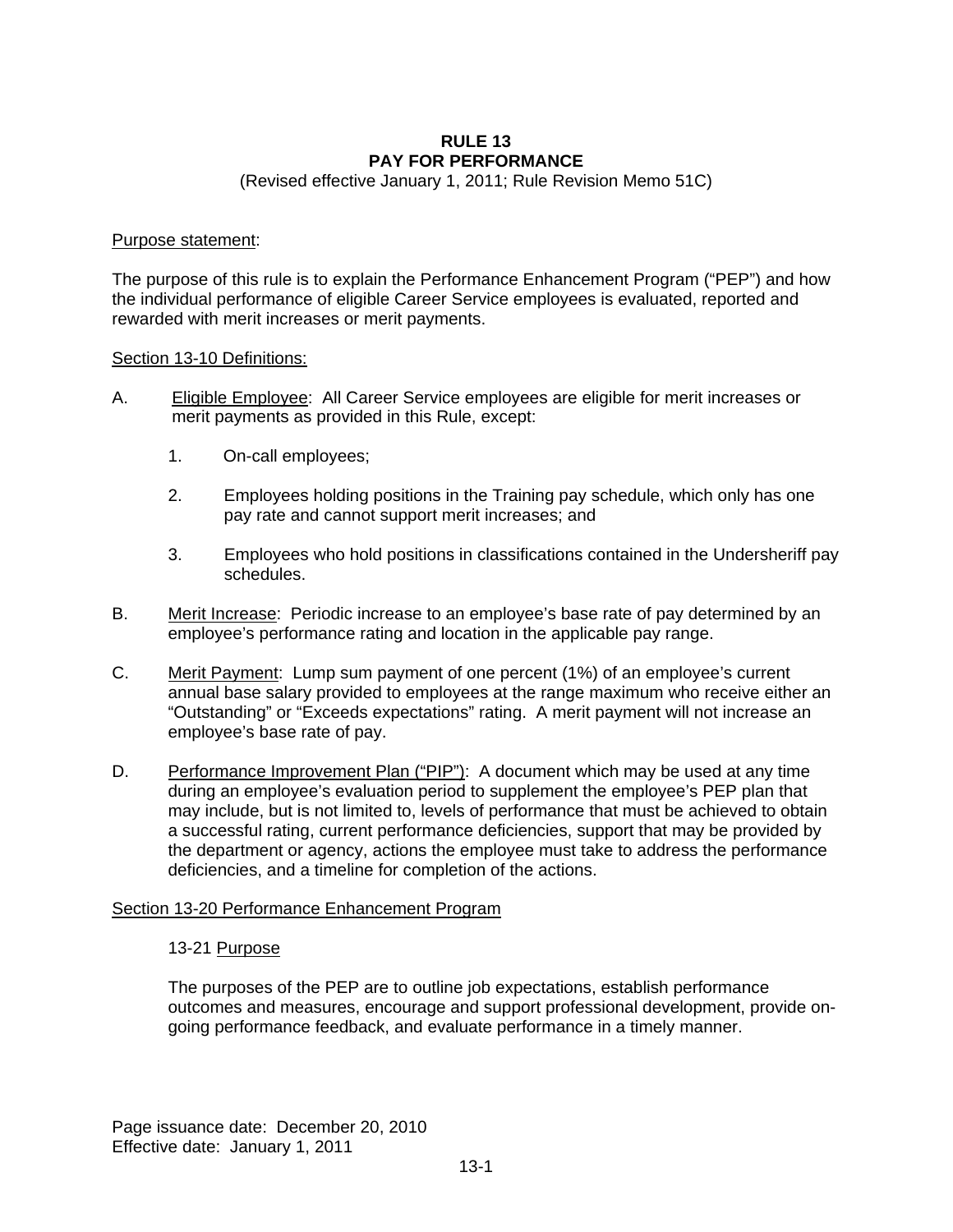# 13-22 Written PEP Plan

Upon appointment to a position, or the assignment of substantially different duties, an eligible employee's supervisor shall provide the employee with a written PEP plan setting forth the performance outcomes and measures against which an employee's performance is evaluated every year.

# 13-23 PEP Reporting

- A. All eligible employees shall have their performance for the previous calendar year formally evaluated and rated in a PEP Report ("PEPR"). This evaluation shall occur once every year according to the schedule attached as Appendix A.
- B. 1. Eligible employees who have been absent from their position for less than a calendar year shall have their performance while present at work evaluated as provided in this rule.
	- 2. Eligible employees who have been on a leave of absence from their position for all of the preceding calendar year shall have their pay adjusted to reflect what they would have received with a "Successful" merit increase set at the mid-point of the applicable range for the quartile containing the employee's pay rate.

# 13-24 Interim PEPRs

- A. Whenever an eligible employee permanently changes supervisors, either by promotion, re-promotion, transfer, demotion, re-assignment, or other action, an interim PEPR shall be completed by the employee's former supervisor immediately preceding the change. When the employee's current supervisor terminates employment with the City, the next level manager will be responsible for completing the interim PEPR. The interim PEPR shall cover the period from the beginning of the year until the effective date of the transaction.
- B. If an employee's supervisor or next level manager fails to complete an interim PEPR and submit it to the receiving supervisor within thirty (30) calendar days after the transaction date, a rating of "Successful" shall be granted for the relevant period.
- C. The receiving supervisor shall prepare a PEPR for the period between the effective date of the interim PEPR and the end of the year. The overall performance rating should take into account the performance rating on the interim PEPR and the employee's current performance in proportion to the time spent in each assignment. Nothing herein shall prevent an employee from receiving an overall annual rating of "Failing" or "Below expectations," even if the interim PEPR was "Successful," "Exceeds expectations" or "Outstanding."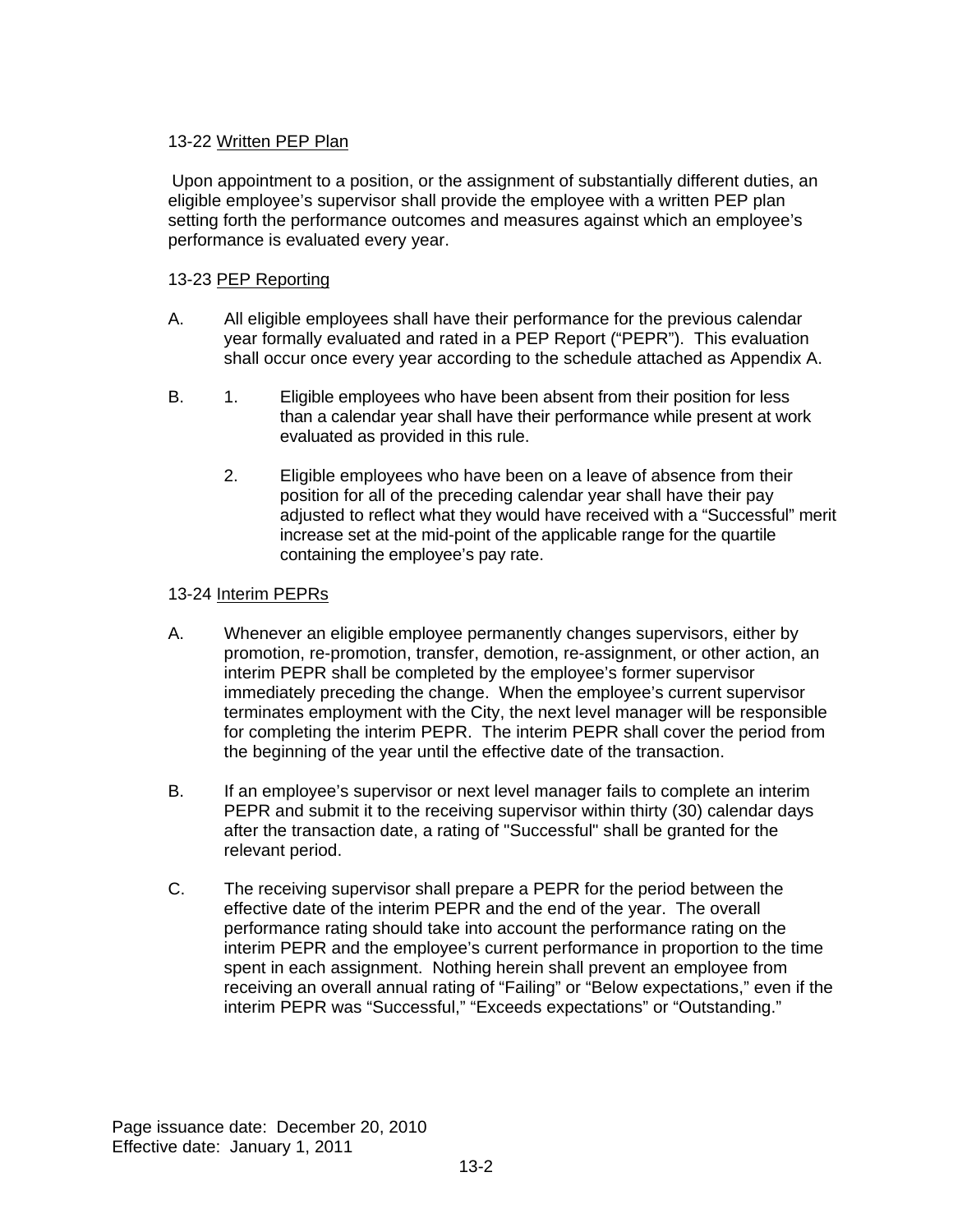# 13-25 PEPRs from Previous Years

PEPRs that were due prior to 2011 will not be accepted by the Career Service Authority ("CSA") after December 31, 2010 if the rating awarded in the PEPR will result in a merit increase in excess of any forced merit increase the employee received when the PEPR first became overdue.

# Section 13-30 PEP Process

# 13-31 Performance Ratings

- A. An eligible employee's overall performance shall be rated in an employee's PEPR as one of the following:
	- 1. Failing: Work does not meet expectations in most, if not all, areas.
	- 2. Below expectations: Meets many, but not all job requirements. Outcomes are generally less than expected, with improvement required in one or more specific areas.
	- 3. Successful: Consistently achieved performance standards.
	- 4. Exceeds expectations: Consistently performs well above expected job requirements. Outcomes frequently surpass expectations.
	- 5. Outstanding: Consistently delivers outcomes not often achieved by others; always exceeds standards.

# B. "Failing" Rating Procedure:

- 1. If an eligible employee's annual performance rating is expected to be "Failing," the department or agency shall advise the employee of the expected rating a reasonable time in advance, but not less than seven (7) calendar days prior to the date of the meeting scheduled to review the employee's PEPR, and shall allow representation at the meeting to review the PEPR in accordance with the provisions of Rule 15 **CODE OF CONDUCT**.
- 2. The employee shall be provided with a PIP no later than ten (10) calendar days after the date the PEPR is reviewed with the employee.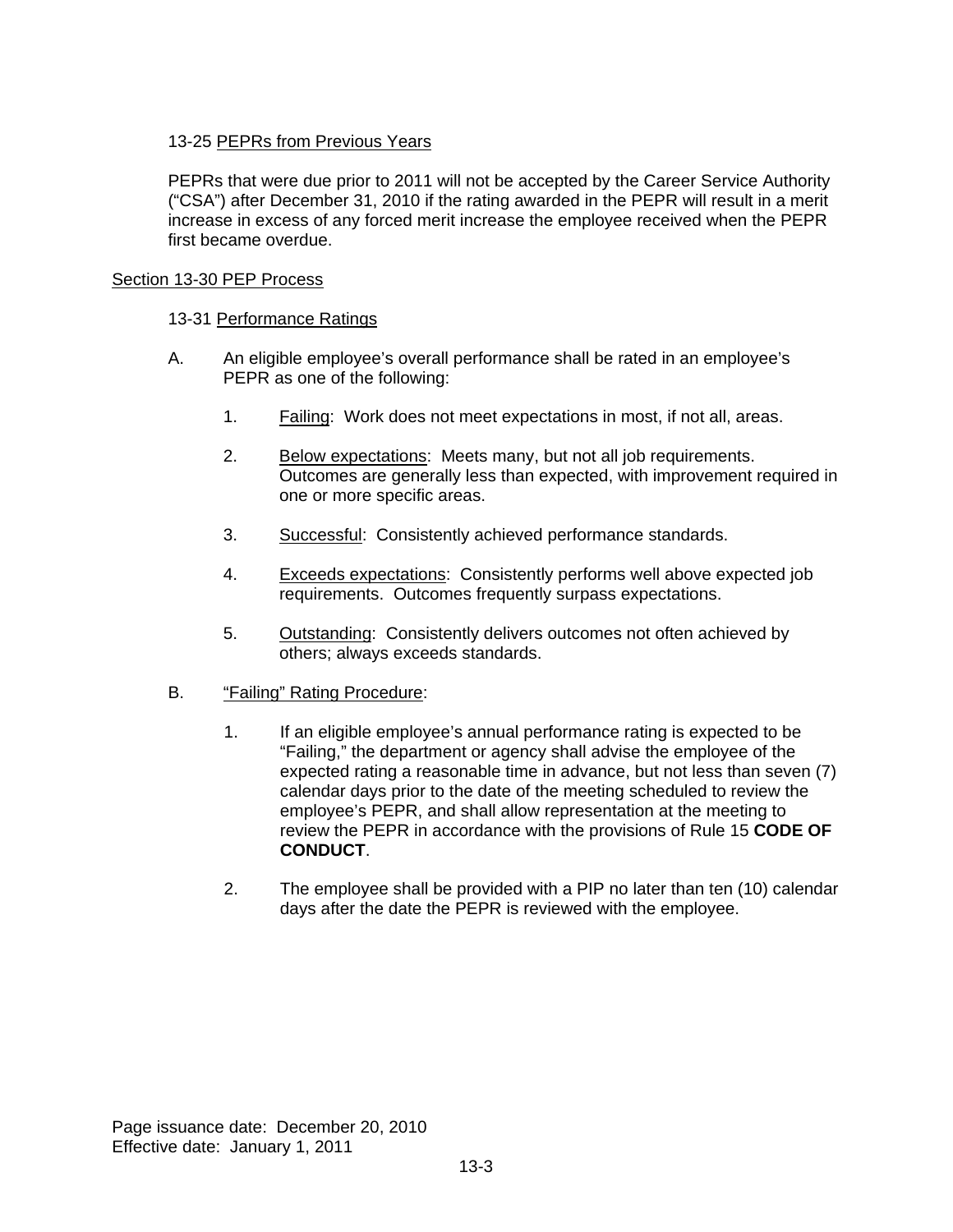# 13-32 Merit Increases and Merit Payments

- A. The funding for merit increases and merit payments is provided in the annual appropriation ordinance. The pay increase associated with a particular performance rating shall be reviewed annually and adjusted as necessary to reflect prevailing practices in the community. The award of merit increases and merit payments is contingent upon this annual appropriation being approved by City Council and the Mayor. In case of a conflict between ordinance and these rules, the ordinance will prevail.
- B. Departments and agencies are responsible for determining the percentage increase associated with each employee rating within each quartile. The percent increase for all eligible employees shall average 2.2% for merit increases and merit payments delivered in 2011.
- C. Merit Table:
	- 1. Eligibility for merit increases and merit payments is based on an eligible employee's overall annual performance rating as measured by a PEPR and the quartile in which the employee's pay is found in accordance with the following table:

|                     | 1st          | 2nd          | 3rd          | 4th          | Range          |
|---------------------|--------------|--------------|--------------|--------------|----------------|
| Rating              | Quartile     | Quartile     | Quartile     | Quartile     | <b>Maximum</b> |
|                     |              |              |              |              | Merit          |
| 5. Outstanding      | $3.5 - 3.9%$ | $2.9 - 3.3%$ | $2.4 - 2.8%$ | $1.9 - 2.3%$ | Payment        |
| 4. Exceeds          |              |              |              |              | Merit          |
| <b>Expectations</b> | $2.9 - 3.3%$ | $2.4 - 2.8%$ | $1.9 - 2.3%$ | $1.4 - 1.8%$ | Payment        |
|                     |              |              |              |              |                |
| 3. Successful       | $2.4 - 2.8%$ | 1.9-2.3%     | $1.4 - 1.8%$ | $0.8 - 1.2%$ | 0.0%           |
| 2. Below            |              |              |              |              |                |
| <b>Expectations</b> | $0.0 - 1.8%$ | $0.0 - 1.2%$ | 0.0%         | 0.0%         | 0.0%           |
|                     |              |              |              |              |                |
| 1. Failing          | 0.0%         | 0.0%         | 0.0%         | 0.0%         | 0.0%           |

2. However, no eligible employee shall receive a merit increase that exceeds the range maximum of the pay grade assigned to the employee's job classification. If the application of this sub-paragraph results in an employee receiving a merit increase of less than one percent (1%) in connection with an "Outstanding" or "Exceeds expectations" rating, the employee shall receive the difference between the percentage merit increase received and one percent (1%) in the form of a merit payment.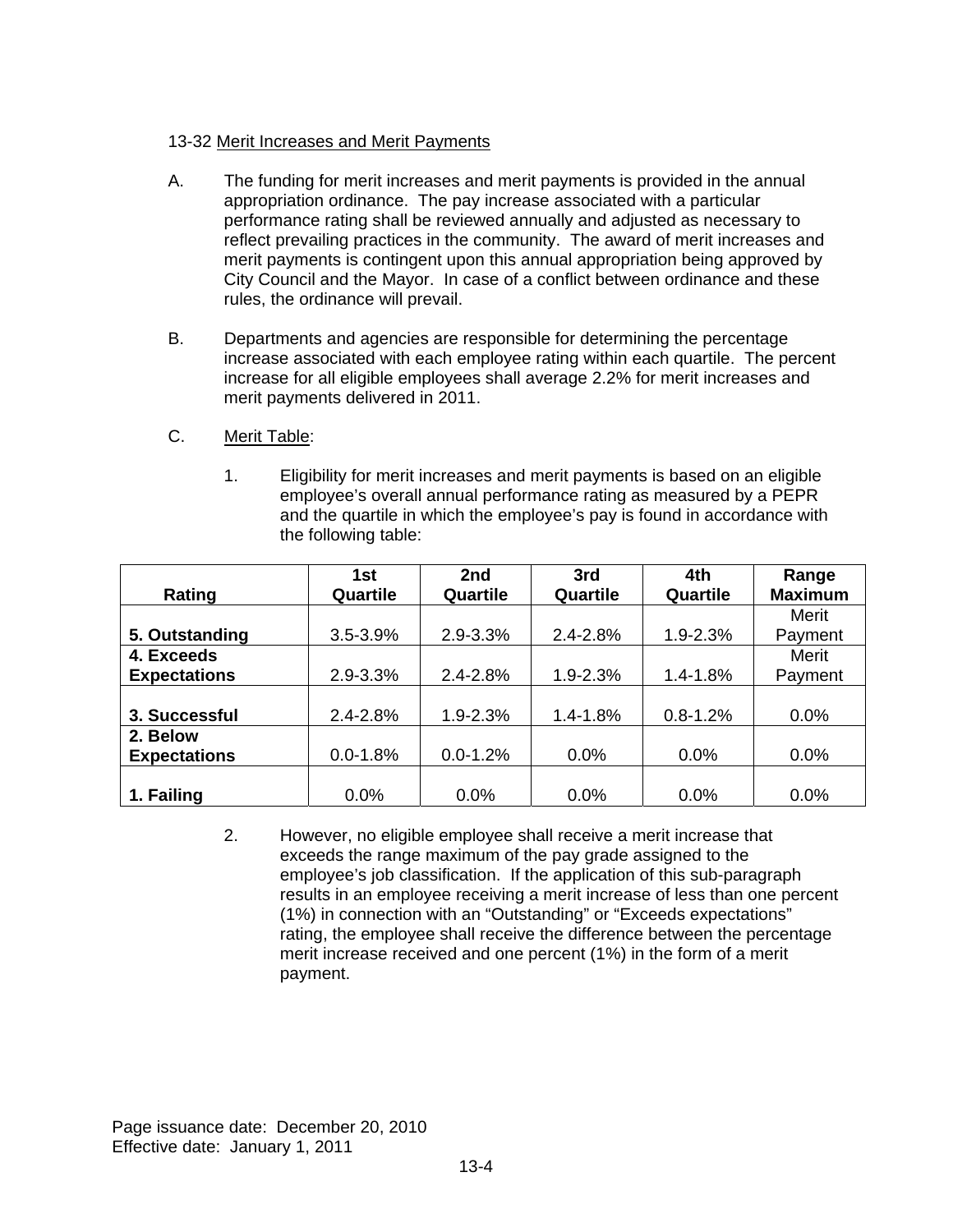D. In the case of a declared fiscal emergency by the Mayor, and upon the request of the Mayor, there will be no merit increases or merit payments awarded for increments of at least one year. During the declared fiscal emergency appointing authorities, managers and supervisors shall complete PEPRs for eligible employees, but no merit increases or merit payments will be awarded during this time.

### 13-33 Pro-ration for New Hires

Employees hired after January in the previous year shall have their merit increase or merit payment reduced by  $1/12<sup>th</sup>$  for the number of months after January their hire or rehire date occurs. For instance, employees hired in February shall have their merit increase or merit payment for that year reduced by  $1/12<sup>th</sup>$ . Employees hired in December shall have their merit increase or merit payment for that year reduced by  $11/12^{ths}$ .

# 13-34 Effective Date of Merit Increase

Merit increases and merit payments will be effective on the first Sunday of the calendar year for eligible employees who were employed in the Career Service on December 31<sup>st</sup> of the previous year.

### 13-35 Enforcement of PEPR Schedule

- A. Departments and agencies shall submit proposed merit increases and merit payments to CSA as provided in the schedule attached as Appendix A.
- B. 1. If a supervisor's or manager's failure to meet the deadlines set forth in Appendix A is a contributing reason to an appointing authority's failure to meet the deadline for submitting recommended merit increases and merit payments to CSA for all of the appointing authority's eligible employees, the supervisor's or manager's rating shall be reduced as follows:
	- a. If the supervisor or manager has missed a deadline, that supervisor's or manager's rating for the outcome related to the timeliness of PEPRs shall not exceed "Below expectations."
	- b. Once the supervisor or manager is more than one week late in meeting a deadline set forth in Appendix A, the overall performance rating that supervisor or manager would otherwise have received for the previous calendar year shall be reduced by one rating.
	- c. Each additional seven day period of delay shall result in the supervisor's or manager's rating being reduced one rating for each additional seven day period.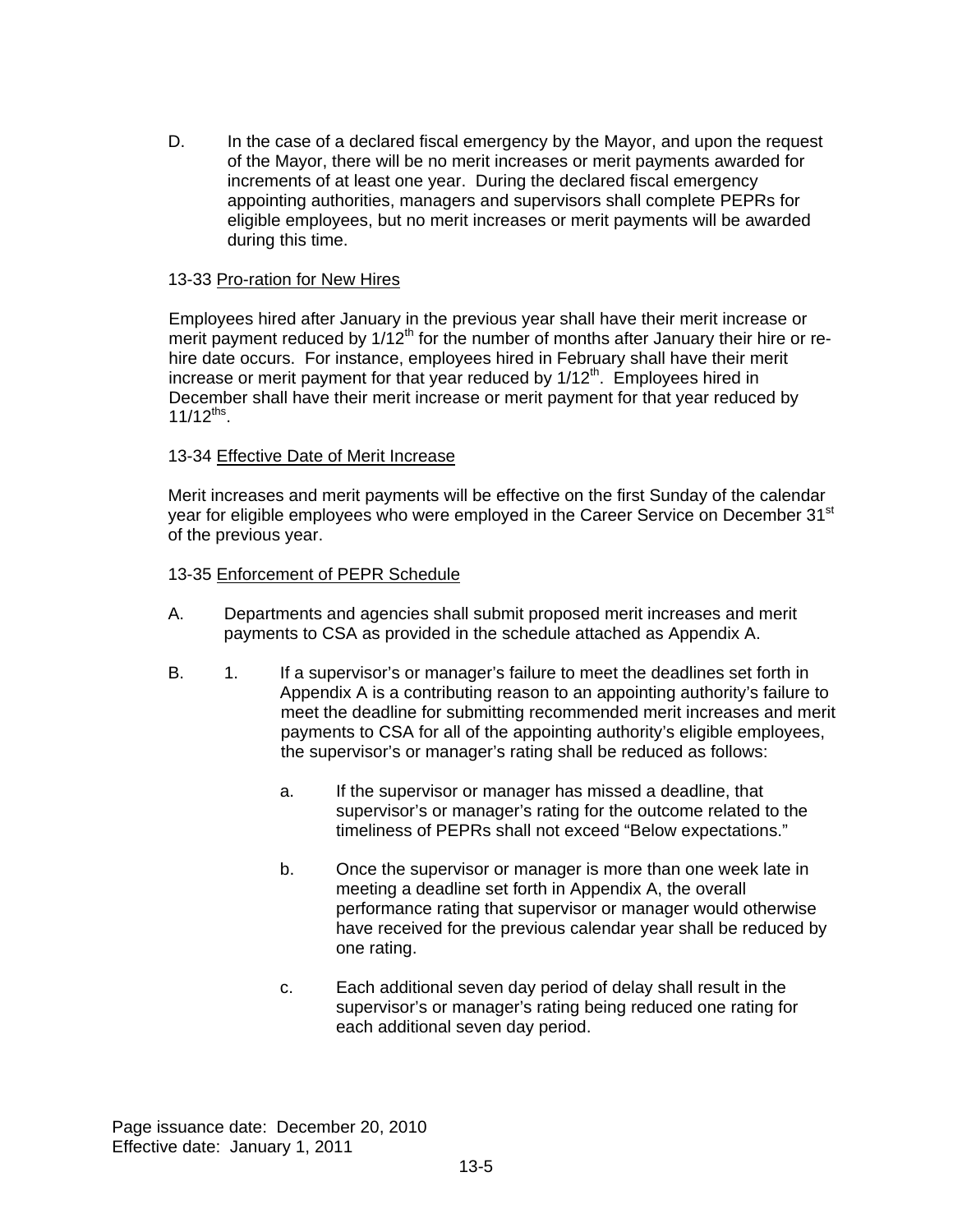- 2. An appointing authority may request that the Career Service Personnel Director grant a supervisor or manager who is more than one week late in meeting a deadline set forth in Appendix A, relief from the operation of this paragraph 13-35 B, due to a showing of extenuating circumstances beyond the reasonable control or advance knowledge of the employee.
- C. The failure of a supervisor or manager to meet the deadlines set forth in Appendix A may also be grounds for discipline, up to and including dismissal, for failure to perform assigned duties under Rule 16 **DISCIPLINE AND DISMISSAL**.

# 13-36 Review of PEPR with Employee

Each employee's PEPR shall be reviewed with the employee as provided in the schedule attached as Appendix A.

### 13-37 Official Records

The PEPR and any supporting documentation shall be made a permanent part of the employee's official personnel record.

#### 13-38 Discipline

The PEP plan and PEPR may be used as a basis for disciplinary action under Rule 16 **DISCIPLINE AND DISMISSAL**, up to and including dismissal, if an employee's performance fails to comport with the standards set forth in the PEP plan.

#### 13-39 Grievances and Appeals Relating to PEPRs

- A. An eligible employee may grieve any performance rating pursuant to Rule 18 **DISPUTE RESOLUTION**.
- B. An eligible employee may appeal a grievance of a "Failing" rating in accordance with Rule 19 **APPEALS**. Appeals of grievances of other ratings are not permitted.
- C. An eligible employee may not grieve or appeal any other aspect of the PEP.

#### 13-40 Employees in the Community Rate and Short-range Pay Schedules

Employees holding positions in the Community Rate and Short-range pay schedules are on-call, accordingly, merit increases or merit payments are not available. However, employees in these schedules may receive a two and one quarter percent (2.25%) pay increase (not to exceed the range maximum of the applicable range) upon the approval of the appointing authority, except during a declared fiscal emergency, after having served:

- A. Two consecutive annual terms (an annual term is a minimum of three hundred (300) hours); or
- B. One term and completion of a certificate program as approved by the appointing authority.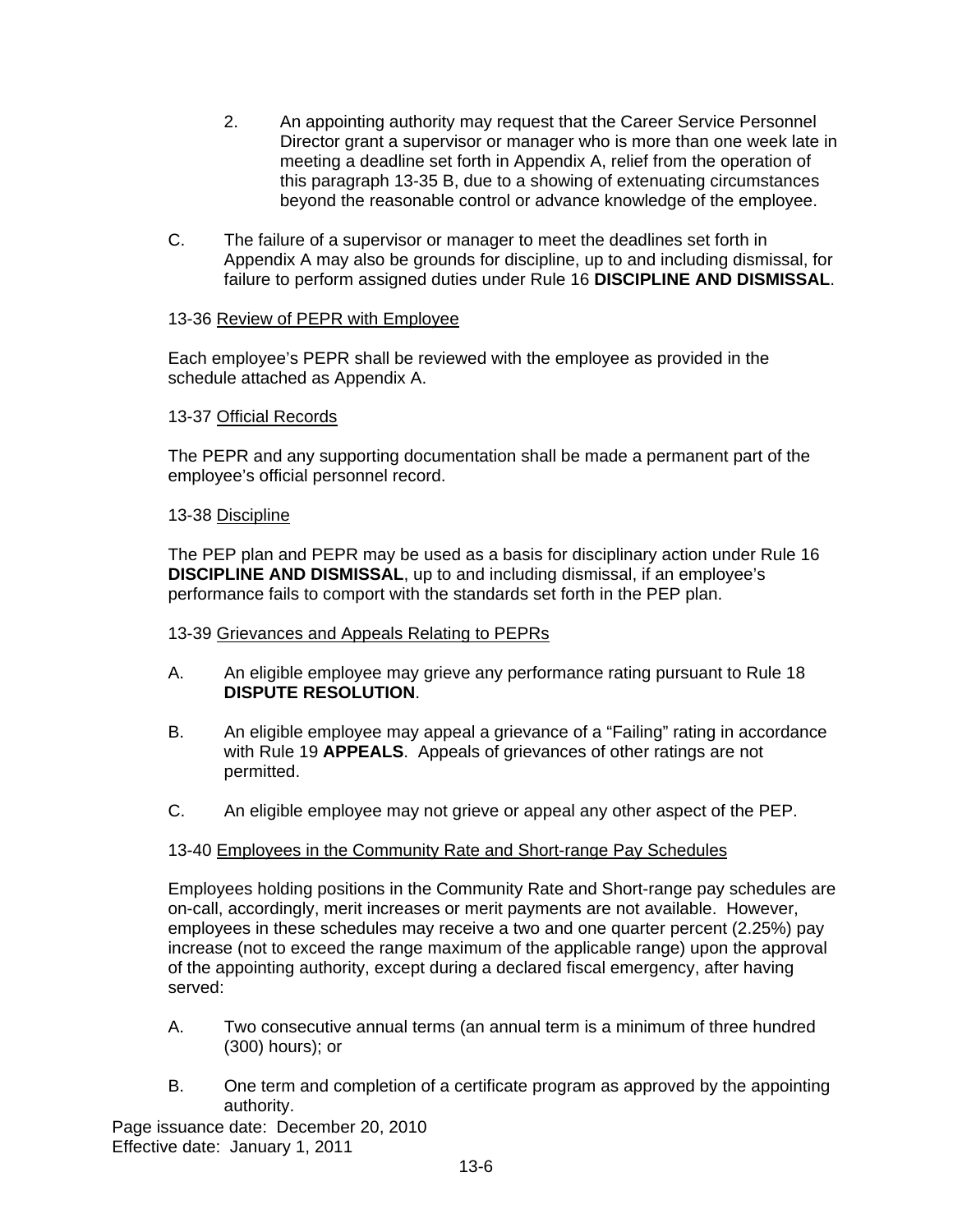### **APPENDIX A 2010 PEPR SCHEDULE**

| <b>DUE DATE</b>   | <b>TASK</b>                                                                                                                                                                                                                                                                                                                                                                                                                          |
|-------------------|--------------------------------------------------------------------------------------------------------------------------------------------------------------------------------------------------------------------------------------------------------------------------------------------------------------------------------------------------------------------------------------------------------------------------------------|
| February 17, 2011 | Deadline for performance evaluations for 2010<br>calendar year to be completed by subordinate<br>supervisors and managers.                                                                                                                                                                                                                                                                                                           |
| March 8, 2011     | First day for appointing authorities to submit<br>merit increase and merit payment<br>recommendations for all agency employees to<br>CSA. The percent increase for all eligible<br>employees in a department or agency should<br>average 2.2% for merit increases and merit<br>payments delivered in 2011.<br>Supervisors may begin meeting with<br>employees to review PEPRs and merit<br>increase amount once CSA has reviewed and |
|                   | approved merit increase and merit payment<br>recommendations.                                                                                                                                                                                                                                                                                                                                                                        |
| March 31, 2011    | Deadline for appointing authorities to submit<br>merit increase and merit payment<br>recommendations to CSA. All eligible<br>employees must be accounted for in these<br>recommendations.                                                                                                                                                                                                                                            |
| April 15, 2011    | Last day for supervisors to review PEPRs and<br>merit increases or merit payments with<br>employees.                                                                                                                                                                                                                                                                                                                                 |
| May 13, 2011      | Merit increases and merit payments appear on<br>employee paychecks paid retro-actively from<br>January 2 <sup>nd</sup> .                                                                                                                                                                                                                                                                                                             |

This Appendix is provided for informational purposes and is not considered a part of the Rules.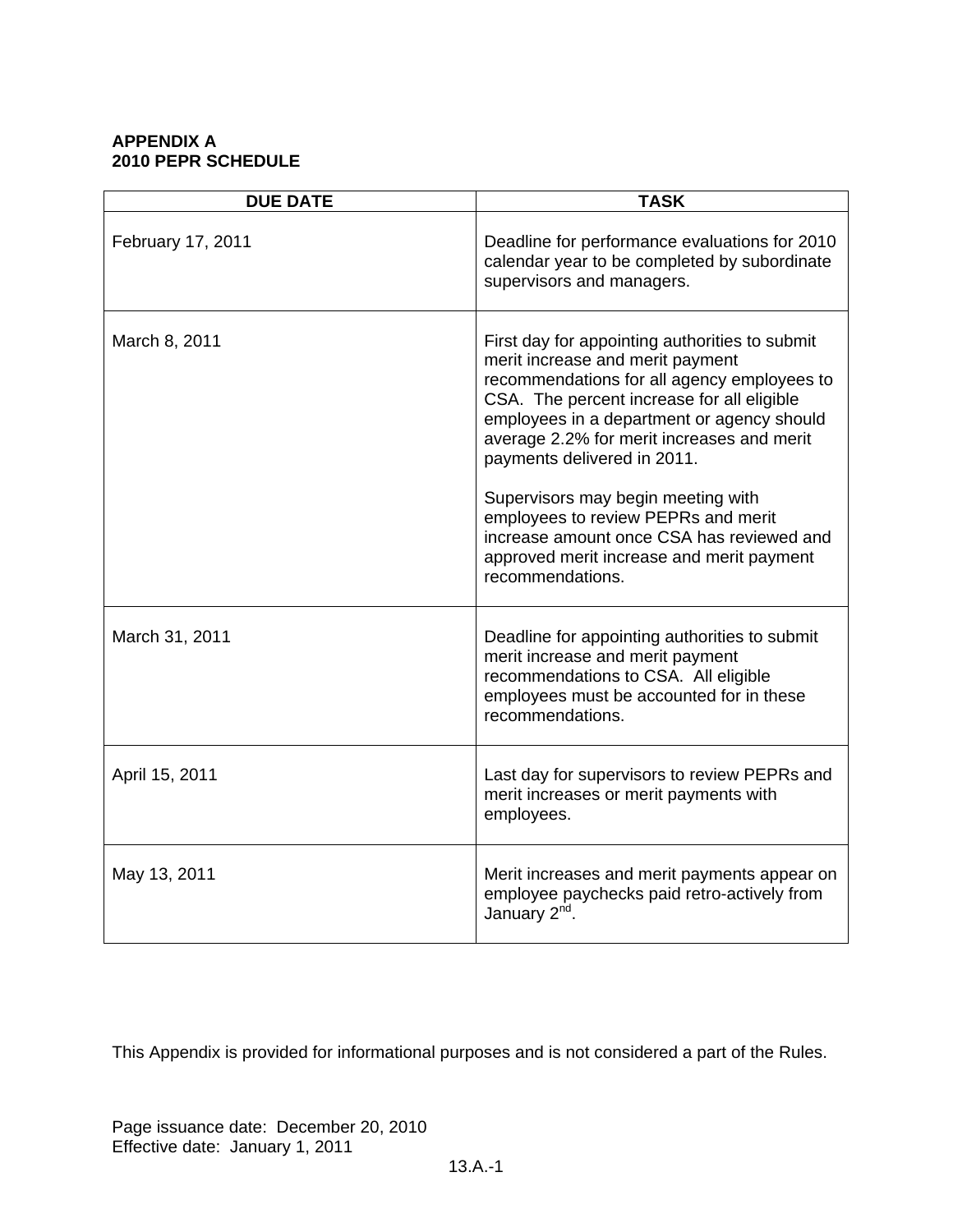### **RULE 18 DISPUTE RESOLUTION**

(Effective January 1, 2006; Rules Revision Memo 3C)

#### Purpose Statement

The purpose of this rule is to provide a process to resolve workplace issues at the lowest possible level (the level which they occur). The City expects employees and supervisors to use the dispute resolution process in good faith. Retaliation against those who participate in the dispute resolution process in good faith is prohibited.

#### Section 18-10 Definitions

For the purposes of the Career Service Rules ("Rules"), the following terms apply:

A. Open Door Policy:

An open door policy encourages employees and supervisors/managers to communicate informally and directly.

B. Mediation:

A voluntary process in which a trained mediator assists parties involved in work-related issues to reach a mutually acceptable agreement.

C. Grievance:

An issue raised by a Career Service employee relating to actions/inactions taken by the employee's supervisor/manager that violate the employee's rights under the Rules, the City Charter, ordinances relating to the Career Service, executive orders, or written agency policies. Notwithstanding the above definition, the following may not be grieved:

- 1. Issues for direct appeal (see Rule 19 **APPEALS**);
- 2. Complaints of discrimination, harassment or retaliation, because there is a separate process for an employee to follow to bring a complaint involving discrimination, harassment or retaliation (see Rule 15 **CODE OF CONDUCT**);
- 3. Verbal reprimands;
- 4. Any aspect of the Performance Enhancement Program other than an employee's performance rating. (Revised effective January 1, 2011; Rule Revision Memo 51C)
- 5. Bonus or incentive payments, or the lack thereof, or the criteria used by an agency or department to make or not make such payments, or any other aspect of the bonus or incentive program; and
- 6. The mediation process.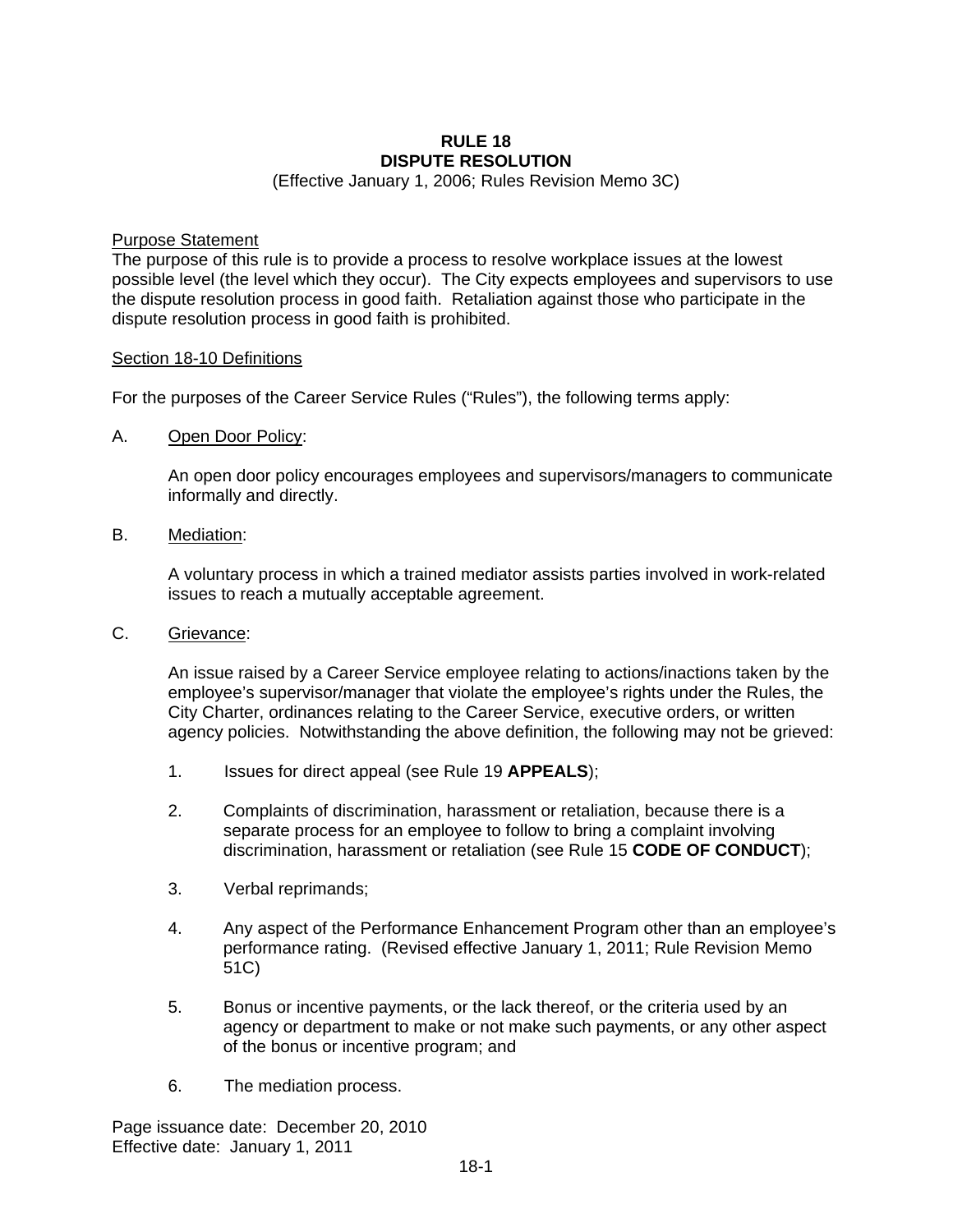# D. Supervisor/manager

When the term "supervisor/manager" is used in this Rule 18 and in Rule 19 **APPEALS**, it shall mean any person has been granted or delegated decision-making authority to take action on behalf of the appointing authority.

#### Section 18-20 Open Door Policy Process

- A. The City encourages employees to informally and directly discuss work-related issues with their direct supervisors.
- B. If this does not resolve the concern, then the employee is encouraged to bring the issue to the attention of the employee's manager/director, appointing authority, human resource representative, or a member of the Career Service Authority ("CSA") Employee Relations Unit.
- C. The utilization of the Open Door Policy Process does not suspend the timelines for filing a grievance.

### Section 18-30 Mediation Process

If any employee or supervisor/manager has a work-related issue that was not taken to or resolved through the open door process, mediation may be requested.

- A. Requesting Mediation (Effective May 19, 2008; Rules Revision Memo 27C)
	- 1. An employee, supervisor or manager may request mediation by submitting a Mediation Request Form to the Career Service Mediation Program ("Mediation Program"). The Mediation Program will notify the other parties.
	- 2. Parties are encouraged to participate in mediation. If either party declines to participate in mediation, then the declining party must notify the other party, the appointing authority or designee and the Mediation Program in writing the reason(s) for declining within 10 calendar days of receiving notice of the request for mediation from the Mediation Program. The notification shall include a certificate of service.
	- 3. If all parties agree to mediation, the Mediation Program will assign a mediator.
	- 4. No less than seventy-two (72) hours prior to the date of the mediation all parties must be informed of any representatives attending the proceedings.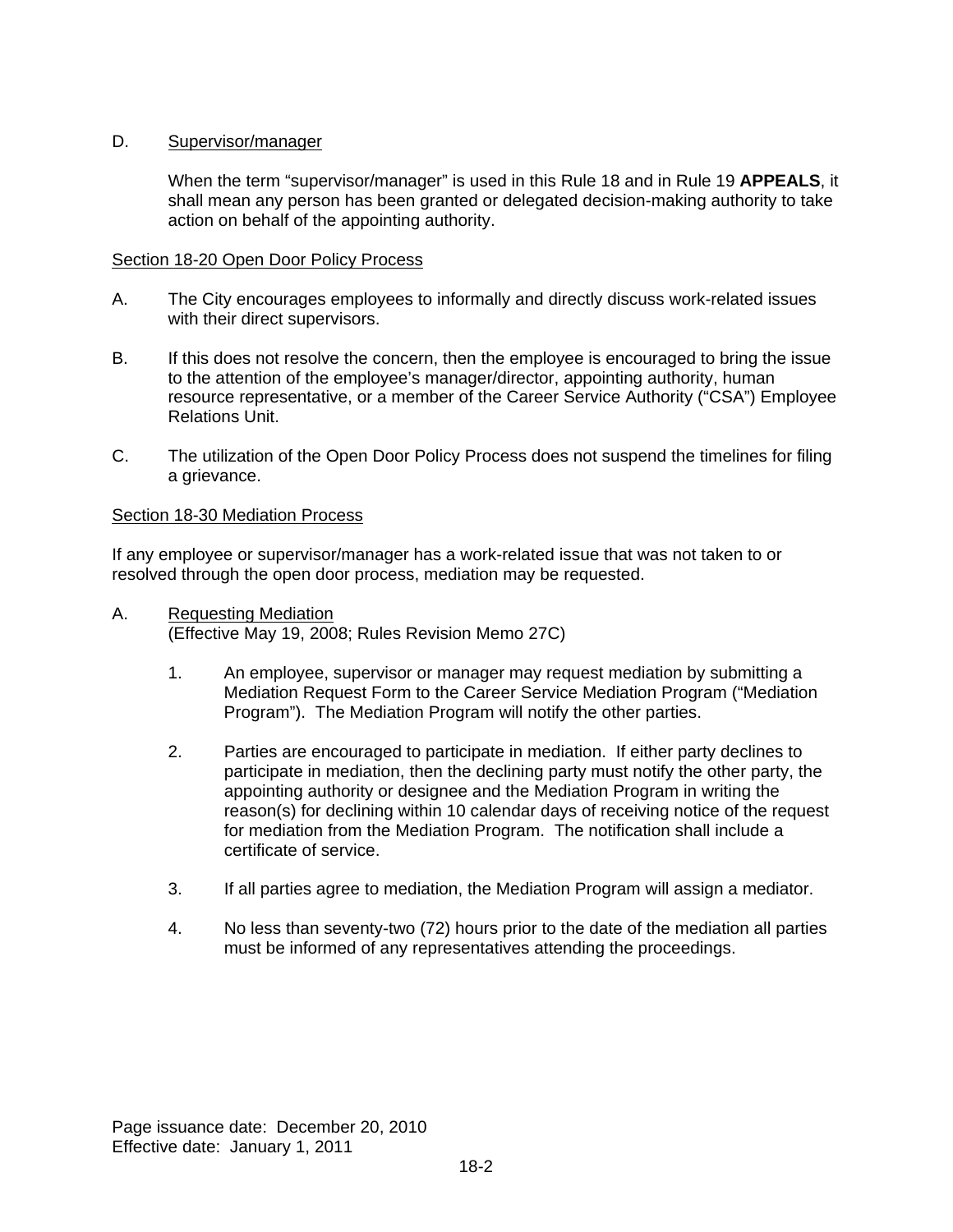# B. Protection of Grievance Rights:

- 1. If a mediation request is submitted within fifteen (15) calendar days of an action or inaction giving rise to a grievance as defined in paragraph 18-10 C, the time to file a grievance is suspended. Should the grievant wish to continue with the grievance process, the grievance must be filed within seven (7) calendar days following the date of the termination of the mediation process.
- 2. If a mediation request is submitted after the filing of a timely grievance, the time to respond to the grievance is suspended. Should the grievant wish to continue with the grievance process, the agency must respond to the grievance within seven (7) calendar days following the termination of the mediation process.

# C. Permanent Adjournment

Permanent adjournment occurs when the mediator issues a written statement to the parties indicating the mediation is permanently adjourned.

### D. Termination of the Mediation Process

Termination of the mediation process occurs on either the date of mailing or delivering the notice of permanent adjournment or the written notice of refusal to mediate or the withdrawal of the mediation request.

#### E. Communications During Mediation not Admissible in Legal Proceedings

All proceedings held pursuant to or taken in conjunction with mediation are considered confidential. This confidentiality shall be specifically acknowledged and agreed to by each party to mediation prior to the commencement of mediation. No testimony concerning discussions had at or during the mediation shall be admissible in any Career Service hearing. The nature and scope of the confidentiality of discussions, documents and other materials presented at the mediation in furtherance thereof shall be governed by the terms of the Colorado Dispute Resolution Act, C.R.S. 13-22-307, Sections 1 through 4 inclusive, as it may be amended.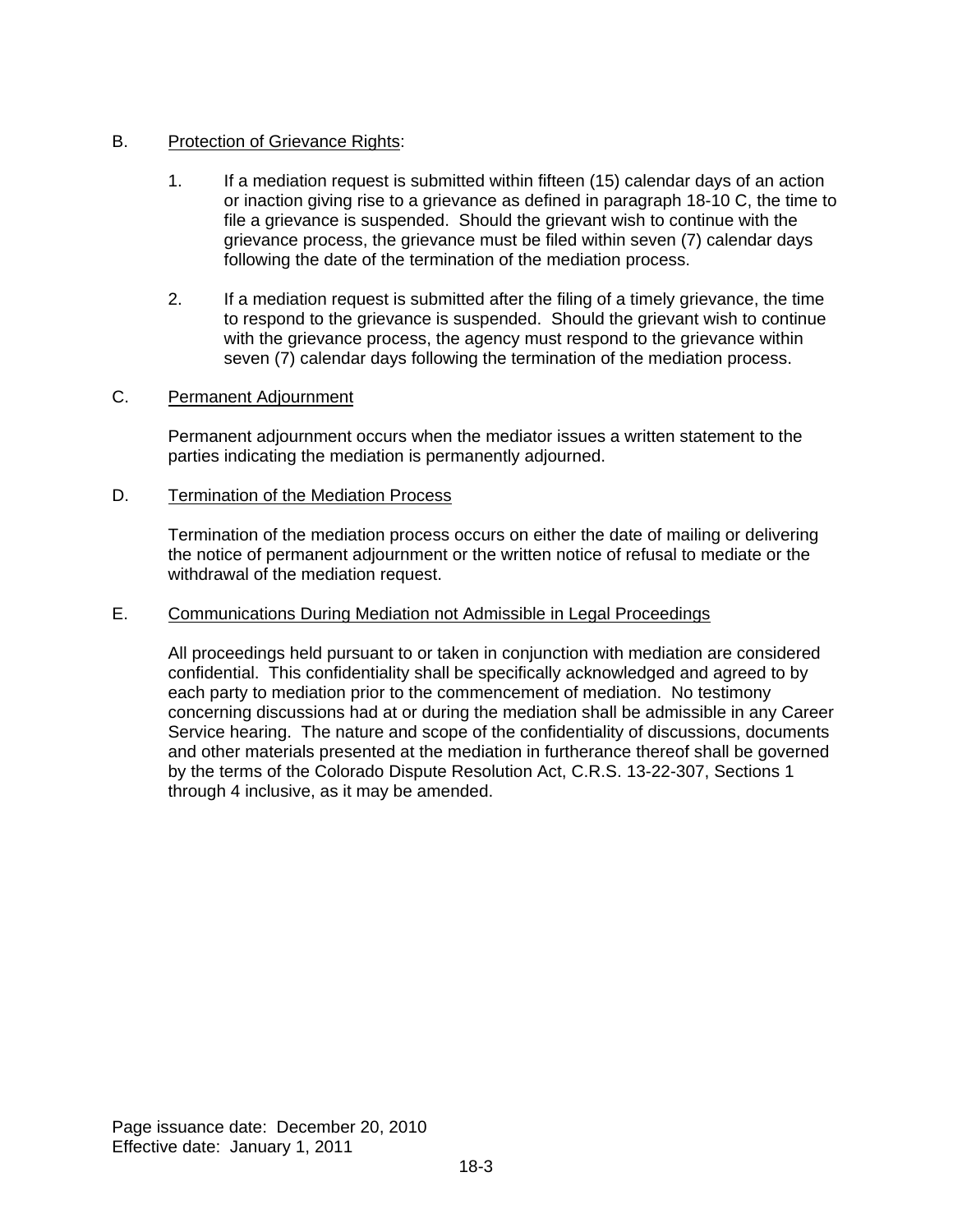# Section 18-40 Grievance Procedure

If a work-related issue was not taken to or resolved through the open door policy or mediation, and a Career Service employee has a grievance as defined in paragraph 18-10 C of this rule, the following procedures shall apply:

### A. Notice to Employees

The department or agency must post or provide to all employees a copy of this procedure, the name and telephone number of the department or agency designee(s) who may accept grievances, and the acceptable methods of delivery of grievances. If the department or agency fails to appoint a department or agency designee, the appointing authority shall be deemed to be that department or agency's designee.

#### B. Filing of Grievance

In order to file a grievance an employee must:

- 1. Prepare and complete all sections of the official CSA grievance form.
- 2. Deliver the grievance to the department or agency designee within fifteen (15) calendar days after notification of the action or inaction which gives rise to the grievance. If the grievance is mailed, it must be received within the fifteen (15) calendar days.
- 3. Employees must use their own personal time when preparing grievances unless they are granted permission by their supervisors to use paid work time.

### C. Responding to Grievance

The department or agency shall consider the grievance and within fifteen (15) calendar days following receipt of the grievance provide the employee a dated, written notice of a decision. The written decision shall contain a certificate of mailing or certificate of hand delivery which indicates the date the decision was mailed or hand delivered to the employee.

#### D. Computation of Time:

The period of time shall be computed as follows (all time periods are calendar days):

- 1. The date of notification of the action or inaction shall be the date the employee knew or should have known of the action or inaction.
- 2. The period of time for filing the grievance starts on the day following the date of notice of the action or inaction.
- 3. The date for responding to a grievance starts on the day following receipt of the grievance